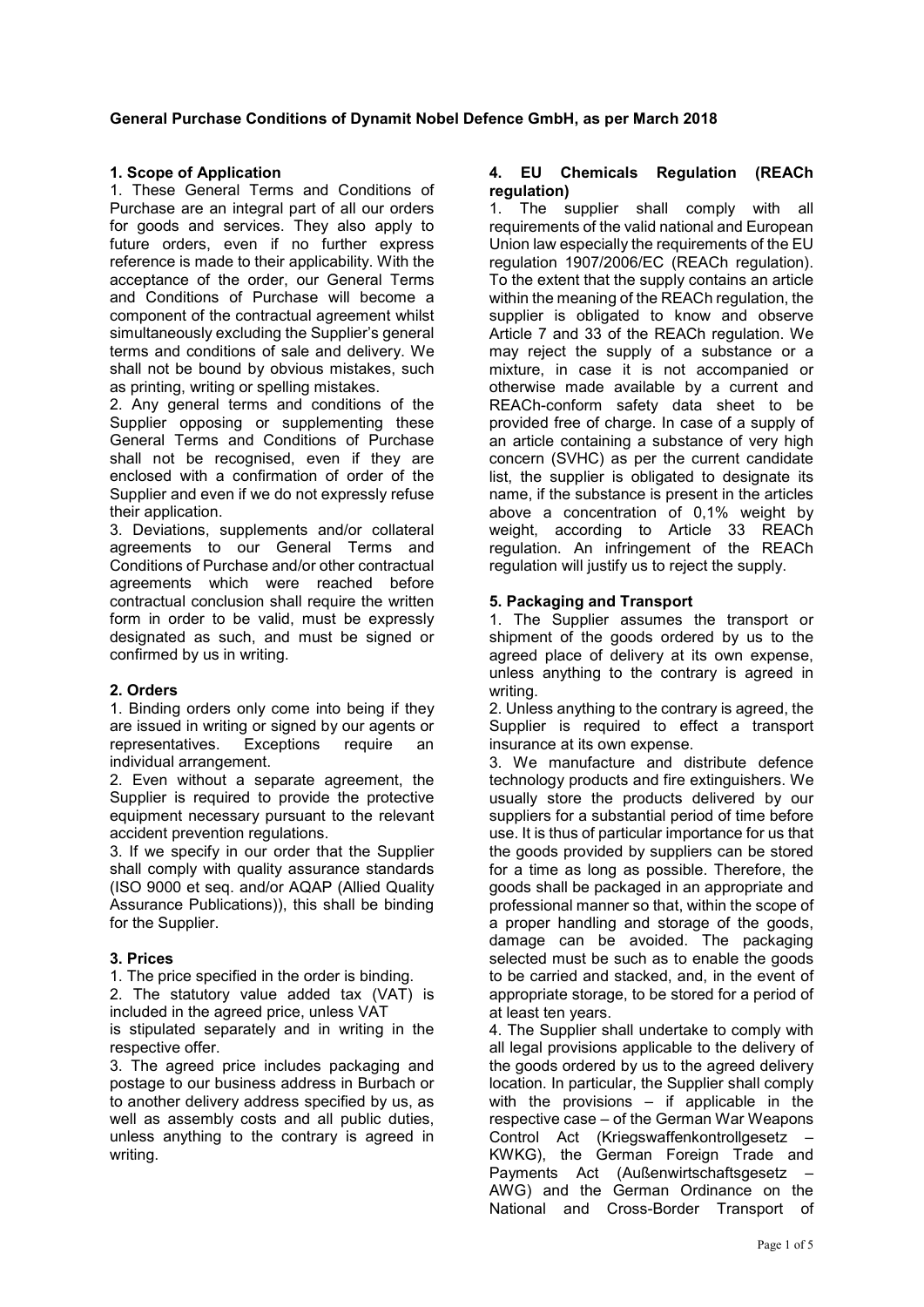Hazardous Goods by Road and Rail (Verordnung über die innerstaatliche und grenzüberschreitende Beförderung gefährlicher Güter auf der Straße und mit Eisenbahnen – GGVSE) in their respective latest versions.

7. If the Supplier is required to deliver goods which represent military weapons within the meaning of the KWKG, the Supplier must have the goods transported by a transport person admitted for the specific transport (from dispatch to delivery) by the Federal Ministry for Economic Affairs and Technology<br>(Bundesministerium für Wirtschaft und (Bundesministerium für Wirtschaft und Technologie – BMWi), unless the Supplier itself is admitted for the specific transport by the BMWi.

## **6. Shipment and Order Processing**

1. A delivery note is to be included with all deliveries. The Supplier is obliged to specify the corresponding commodity code pursuant to the German commodity index for the foreign trade statistic on the delivery note.

2. After delivery has taken place, a single copy of the invoice is to be sent separately to our current account bookkeeping department in Burbach, i.e. not enclosed with the shipment. It must contain the Supplier's VAT number and be in the form required to claim deduction of input tax from the tax office (Finanzamt).

#### **7. Place of Performance and Bearing of Risk**

1. Place of performance is the seat of our company in Burbach, unless anything to the contrary has been agreed.

2. Shipment and transport shall take place at the Supplier's risk. If nothing to the contrary is agreed in writing, the risk shall only be transferred to us once the goods have been handed over, unless we are in default with acceptance.

#### **8. Delivery Dates**

1. Agreed delivery dates and periods are binding. Decisive for adherence to such deadlines is the delivery of goods or the rendering of services at the agreed location.

2. Immediately upon realising that it is unlikely to meet a delivery date specified by us, the Supplier is obliged to notify us accordingly in writing, upon specifying the reasons and the probable duration of the default in delivery.

3. In the event of a default in delivery, we are entitled – after setting a reasonable grace period which expires in vain – to assert damages instead of performance and/or to withdraw from the agreement. The statutory exceptions to the requirement to set a grace period remain unaffected.

4. If no agreements are reached concerning the time and/or place of delivery, we have the right of designation pursuant to secs. 315 to 319

German Civil Code (Bürgerliches Gesetzbuch – BGB). When exercising this right, particular regard must be paid to the type and scope of goods to be delivered or services to be rendered, as well as to the size and capacity of the Supplier's enterprise.

#### **9. Reservation of Title**

**In its dealings with us, the Supplier shall not reserve any title to the contractual goods. We do not recognise any agreements between the Supplier and any third party concerning a reservation of title or a prolonged reservation of title.**

## **10. Payments**

1. If no separate payment conditions are agreed in writing, payments are rendered with 3% discount if made within 14 days of receiving a proper and auditable invoice and strictly net if made within 30 days of receiving such invoice. If the goods are delivered later than the receipt of the invoice, the discount period only begins from the day of receiving the goods.

2. Payment shall be made at our choice in cash, by crossed cheque only or bill of exchange.

3. We are entitled to set off the Supplier's claims to payment of the purchase price against due and payable counter-claims. We are also entitled to assert rights of retention.

4. The Supplier is only entitled to set-off and retention rights if its counter-claims are undisputed or have been confirmed with final and unappealable effect.

5. The Supplier is not entitled to assign its claims against us without our prior written consent.

#### **11. Defect Notifications**

1. We are obliged to examine the goods for possible quality and quantity deviations within a reasonable period after receipt of the goods, and to notify deviations in written form within a reasonable period; such notification is deemed to be made in due time if it is dispatched by the Supplier within a period of 3 working days calculated from the delivery of the goods or  $-$  in the event of hidden defects – from discovery of the defects.

2. Payments or partial payments which we make on the purchase price or the remuneration shall neither convey acceptance nor a waiver of the right to give notice of defects and/or the right to object to deliveries which are made in undue form.

#### **12. Warranty**

1. The Supplier warrants and represents that the supplied goods are free from defects, in particular that they have the agreed quality.

2. In particular, the Supplier assumes a warranty to the effect that the goods supplied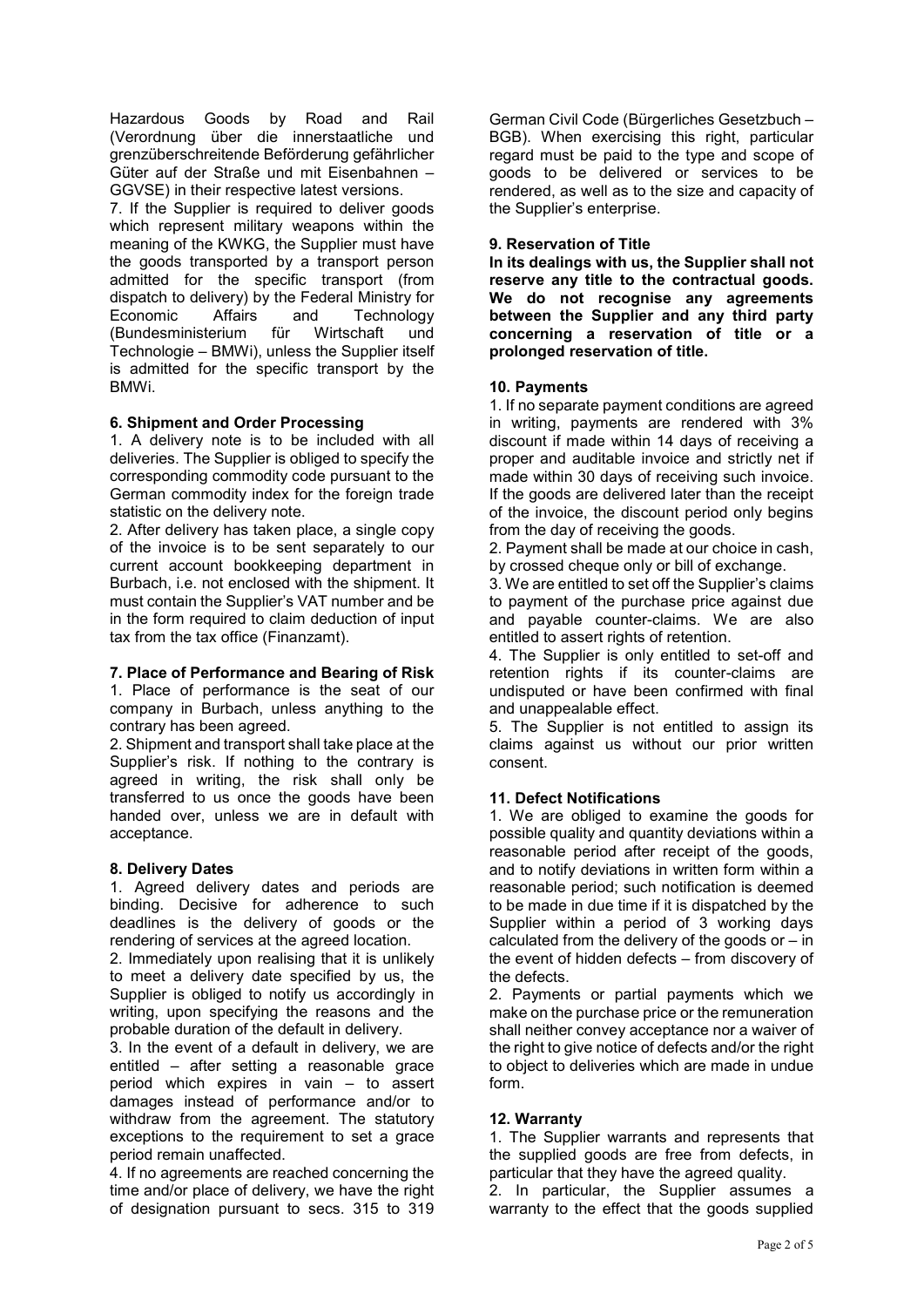will function faultlessly, adhere to the specified<br>data and features. display faultless data and features, display faultless workmanship and material quality, as well as adhere to the statutory safety provisions and engineering rules.

3. We are entitled to request, at our equitable discretion, that testing reports or a reasonable number of cost-free samples are enclosed with the deliveries or services for the purpose of comparison measures.

4. In the event of defects of quality we are entitled to demand at our choice replacement or repair of the supply and reimbursement of the necessary costs and expenses for it. If the Supplier negligently fails to cure such quality defect within a reasonable grace period for performance, we are entitled to reduce the purchase price, withdraw from the agreement and/or demand damages or compensation for futile expenses. We are not entitled to demand damages or compensation for futile expenses if the Supplier is not responsible for the defect. The statutory exceptions to the requirement to set a grace period shall remain unaffected.

5. If we demand damages instead of performance, we can still demand fulfilment instead of damages until the damages have actually been rendered.

6. All warranty costs shall be borne by the Supplier.

7. The Supplier shall indemnify and hold us harmless from any or all claims for damages and/or warranty claims brought against us by our customers if the claims are based on rendered services or delivered goods which are defective, provided that the claims brought against us by our customers are based on defective services or goods which also represent defective services or goods in our relationship with the Supplier and that we have a claim for damages and a warranty claim, respectively, against the Supplier as a result of these defective services or goods.

8. We manufacture and distribute defence technology products and fire extinguishers. These products are typically stored for a considerably length of time by our customers before being used. For this reason, defects in the goods delivered by the Supplier and used for the manufacture of defence technology products and fire extinguishers usually only appear far later than 24 months after delivery by the Supplier, and usually only when our customers put the defence technology products and fire extinguishers to use. Therefore, the warranty amounts to 42 months from the date of delivery or acceptance of the goods.

*9. For the following goods which are used to produce bazookas, which are usually stored by our customers for a very substantial period of time (up to 10 years) before use, the warranty* 

*period amounts to 72 months from the date of delivery or acceptance of the goods:*

- *Batteries*
- *Explosives*
- *Propellants*
- *Fuses.*

## **13. Industrial Property Rights**

1. To the extent that the supplies are protected by patent or copyright, the Supplier shall grant us all rights for reproduction, use, operation, provision to third parties, adaption, alteration or translation, which are necessary for the use and utilization of the supply according to the purpose of the Purchase Order. This granting of rights is satisfied with the payment under clause 3.

2. In addition, for all Purchase Orders containing research or development work the supplier shall grant us all Intellectual Property Rights to the results of that research or development work (Foreground Intellectual Property) without additional charge. Where this is not legally possible, the Supplier shall grant us a non-exclusive, transferable, sub-licensable and locally, temporarily and substantially unlimited right for all types of use of the results of the research or development work. Copyright protected supplies shall contain especially the right to alteration, adjustment, translation, publication, processing, reproduction, disclosure and includes all acts as per sec. 69c Urhebergesetz (German Copyright Act).

3. The Supplier shall undertake to make sure, to a reasonable extent, that no third party rights<br>are infringed in connection with its infringed in connection with its delivery/service and/or its intended use by us.

4. The Supplier is obliged to compensate us for all damages which we incur as a result of third party rights being infringed in connection with its delivery/service and/or our intended use unless the Supplier is not responsible for the damage incurred by us as a result of such infringement of rights.

5. If a third party raises a legal action against us due to an infringement of rights as a result of deliveries/services of the Supplier and/or our intended use of such deliveries/services, the Supplier is obliged to indemnify and hold us harmless from these claims and all reasonable expenses which we incur as a result of or in connection with defending such claims, provided the Supplier is obliged to pay damages pursuant to clause 13.3.

6. The warranty for deficiencies in title amounts to 42 months from delivery or acceptance of the object.

## **14. Confidentiality**

1. The parties undertake to treat the order and all commercial and technical details which are not obvious and of which they learn within the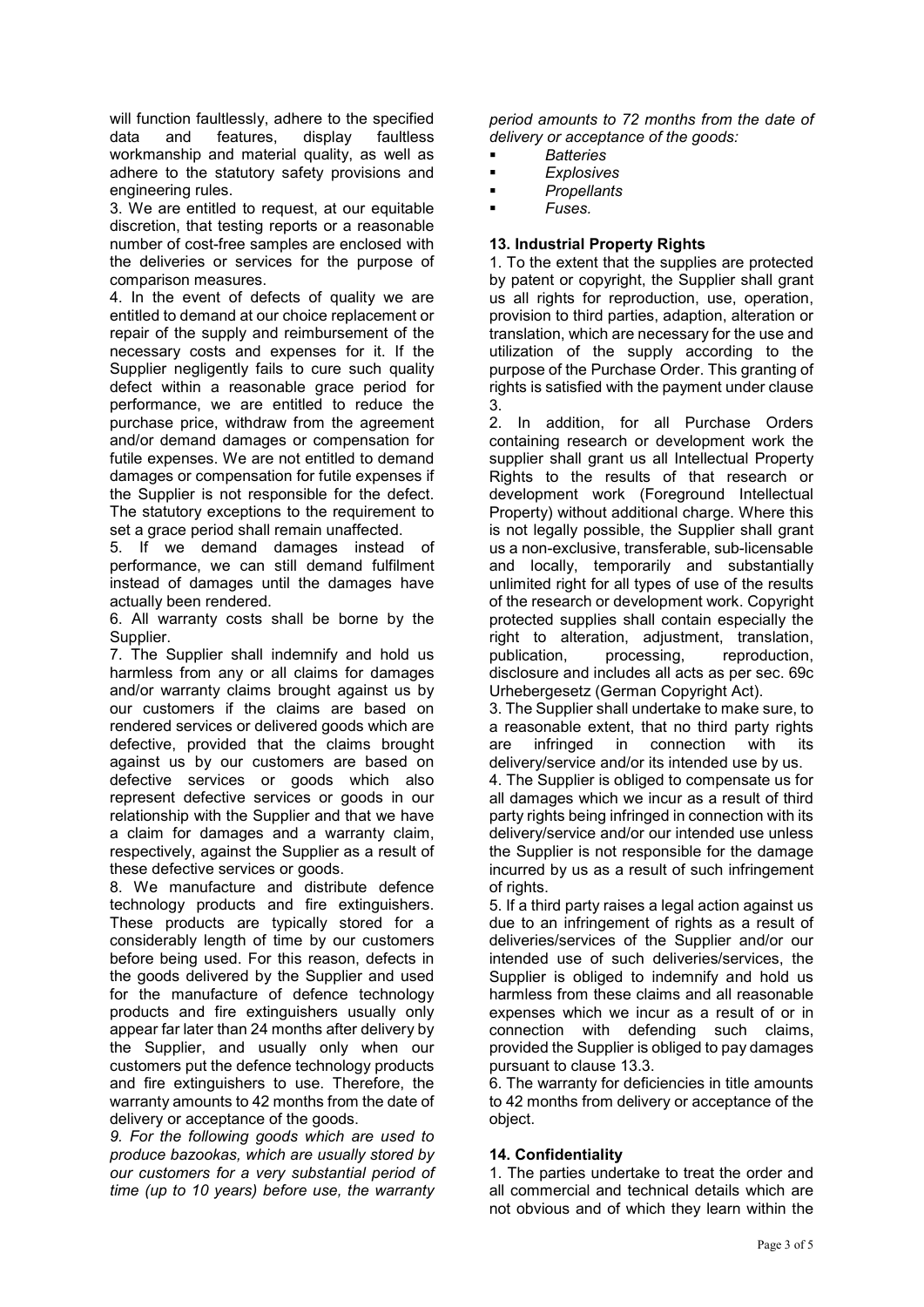scope of the business relationship as business secrets, and thus to keep such information strictly confidential, not to make it accessible to third parties in whole or in part, directly or indirectly, and only to use it for the contractually intended purposes. A provision of such information to third parties or any other use is only admissible with the express prior written consent of the other contractual party. Third parties shall be obligated to protect the confidential information by the use of at least the same degree of care required under clause 14.1 and 14.2 hereof.

2. The secrecy obligation pursuant to clause 14.1 particularly applies to know- how, including the delivery specifications which we notify to the Supplier, as well as to models, samples, templates, production facilities, tools, measuring and testing equipment, materials, diagrams, works standard specification sheets and manuscripts. These objects and all other documents which we provide to the Supplier shall remain our property. No transfer of industrial property rights or rights of realisation and use under copyright law is connected with their transfer. Directly after the contract gas been carried out, the Supplier is obliged to return the objects and documents to us without undue delay and without having to be specifically requested to do so, at its own expense. The Supplier shall be liable for loss or abuse, unless it is not responsible for such loss or abuse.

#### **15. Provisions**

1. To the extent that we provide objects to the Supplier, we reserve title to such objects. The Supplier shall insure all provisions transferred against loss and deterioration. The Supplier shall have no tight of retention at the transferred provisions.

2. In the event of objects which we provided to the Supplier being processed or altered, such work shall be carried out on our behalf, and we are the manufacturers within the meaning of sec. 950 para. 1 BGB. Our right of ownership to the newly created object shall, however, be restricted to the value of the object provided by us at the time at which it is processed or altered, in relation to the value of the newly created object.

3. If an object provided by us is inseparably combined or mixed with other objects which do not belong to us, we acquire co-ownership of the uniform object in the proportion of the value of the object (purchase price plus VAT) in relation to the other combined or mixed objects at the time of the combining or mixing. If the combining or mixing occurs in such way that the object of the Supplier is to be regarded as the main object, the Supplier already now transfers pro rata co- ownership of the uniform object to us.

4. The Supplier shall keep the objects to which we have sole or co-ownership on our behalf.

## **16. Force Majeure**

1. If, after conclusion of the contract, our interest in carrying out the agreement has ceased as a result of presumably ongoing operational disturbances at our enterprise, due to war, epidemics, strikes, lock-outs, currency decline as a result of a serious deterioration of the economic situation. or due to other economic situation. unforeseeable, unavoidable and serious events, we are entitled to withdraw from the contract. Other rights provided by statute or other provisions of these General Terms and Conditions of Purchase shall remain unaffected. 2. In the event of clause 16.1 we are also entitled to suspend the agreement – for as long as the operational disturbance lasts but not longer than 6 months – by prolonging the delivery times, or by reducing agreed monthly sub-deliveries within this period at our equitable discretion. If the operational disturbance continues beyond 6 months, we are entitled to withdraw from the agreement. Any statutory right of the Supplier to withdraw from the agreement on its part remains unaffected.

3. The Supplier shall not be entitled to damages claims if we exercise the rights pursuant to clause 16.1 and 16.2.

4. Clauses 16.1 to 16.3 also applies if the operational disturbance pursuant to clause 16.1 does not occur at our enterprise but at one of our customers, and as a result our interest in the execution of the agreement has ceased, particularly because the customer is entitled to withdraw from its agreement with us due to the operational disturbance.

## **17. Data Security and Safety**

1. The Supplier shall examine any Software to be delivered to us, regardless of whether the Software represents a separate part of the supply or is implemented in the goods, by using protection programs for malware like Viruses or Trojans in conformity with the latest technical standards; in this regard the Supplier warrants that the Software shall be free of malware until the first use by or with us.

2. The Supplier shall be responsible and ensure that its Software used for electronic data communication with us or in case the Supplier has direct access to our internal network with its Software, the Software shall be free of malware.

## **18. Information Obligations**

It is of particular importance for us to comply with the export laws of the United States of America (U.S.). The Supplier shall undertake to ascertain, to a reasonable extent, whether the